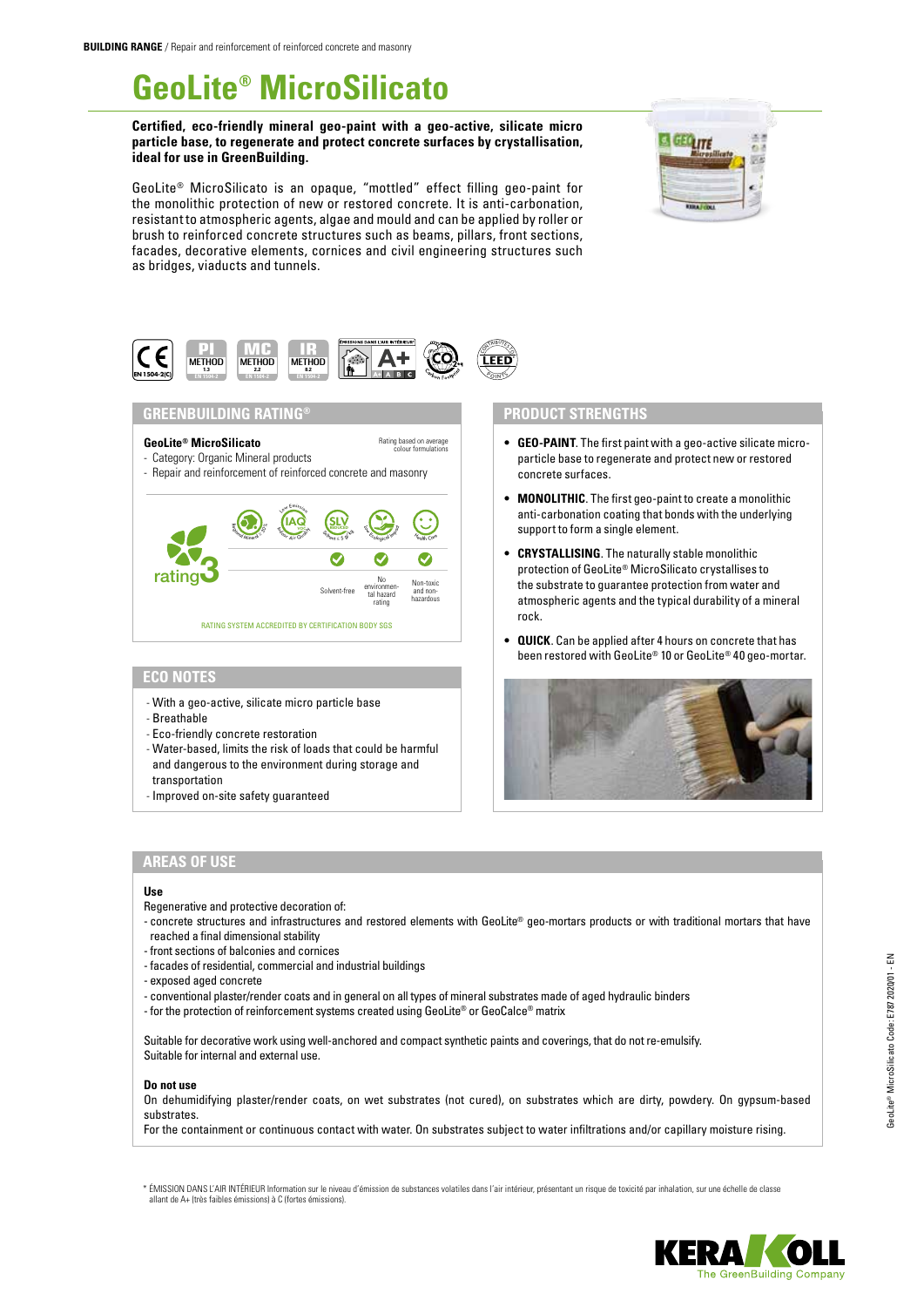#### **Preparation of substrates**

Surfaces to be protected must be perfectly well cured, stable and clean. All weakened parts, any layers of old paint which have begun to peel, dust, parting compounds and deposits of moss, lichen and algae are to be removed. Cleaning must be carried by pressure washing, hydro-sandblasting or sandblasting. Small operations can be carried out by cleaning with a metal brush.

#### **Application**

GeoLite® MicroSilicato is ready-to-use. Always remix the product before application. According to the applications and the type of substrate, GeoLite® MicroSilicato can be diluted with water up to 8% by volume (maximum dilution allowed) for the first and second coat. GeoLite® MicroSilicato must be applied carefully in two coats over the entire surface to be protected, with a brush or roller, taking care to apply the colour in a criss-cross, irregular manner.

After applying the first coat of GeoLite® MicroSilicato, wait at least 12 hours before applying the subsequent coat.

GeoLite® MicroSilicato can be applied both externally and internally in several coats according to the level of coverage and chromatic effect required.

In cases where different lots of coloured product are used, or when completing a job in which a tintometer has been used, it is advisable to mix the various quantities together so as to avoid slight differences in tone. Always restart application from a corner.

#### **Cleaning**

GeoLite® MicroSilicato is a natural product: the tools can be cleaned with water before the product hardens.

## **SPECIAL NOTES**

Apply GeoLite® MicroSilicato at temperatures from +5 °C to +30 °C and relative ambient humidity lower than 80%. In the event of strong wind, do not apply the product.

When the product is applied externally the scaffolding must be protected with suitable sheets to protect it from direct sunlight, wind and rain during the first 72 hours.

Particular care must be taken when carrying out decorations over full backgrounds. Avoid interruptions between scaffolding levels or on large continuous surfaces.

When applying internally it is recommended that the rooms be well aired after application, to promote hardening of the binder by silication.

**Given the purity of the GeoLite® MicroSilicato formula and its high alkalinity, adjacent surfaces must be protected during application.** Contact with silicate products can damage urban furniture and glass, ceramic, natural stone, terracotta and metals. Any splashes of product must be removed immediately with clean water.

## **ABSTRACT**

*Decoration, regeneration and protection of perfectly stable and cured concrete surfaces, whether new or restored, by crystallisation to the support of certified, eco-friendly, mineral geo-paint with a geo-active silicate micro-particle base, specific for the decoration, regeneration and guaranteed, long-lasting monolithic protection of concrete, such as GeoLite® MicroSilicato by Kerakoll® Spa, GreenBuilding Rating® 3, that is CE-marked and compliant with the performance requirements of Standard EN 1504-2 (protection of surfaces) and in accordance with Principles 1, 2 and 8 of EN 1504-9.*

| TECHNICAL DATA COMPLIANT WITH KERAKOLL QUALITY STANDARD |
|---------------------------------------------------------|
|---------------------------------------------------------|

| Appearance                                                                                                                          | white or coloured paste                       |                          |
|-------------------------------------------------------------------------------------------------------------------------------------|-----------------------------------------------|--------------------------|
| Chemical nature of binder                                                                                                           | pure potassium silicate                       |                          |
| Shelf life                                                                                                                          | $\approx$ 12 months in the original packaging |                          |
| Warning                                                                                                                             | protect from frost                            |                          |
| Pack                                                                                                                                | buckets $14 \ell - 4 \ell$                    |                          |
| Temperature range for application                                                                                                   | from $+5$ °C to $+30$ °C                      |                          |
| Dilution with water 1 <sup>st</sup> and 2 <sup>nd</sup> coat                                                                        | max 8% by volume                              |                          |
| Waiting time between 1 <sup>st</sup> and 2 <sup>nd</sup> coat                                                                       | $\approx$ 12 hrs                              |                          |
| Rain interval at 20 °C and RH $\leq$ 80%                                                                                            | at least 72 hrs                               |                          |
| pH on packaging                                                                                                                     | $\approx$ 12                                  |                          |
| Viscosity                                                                                                                           | $\approx$ 30000 cps, rotor 6 RPM 10           | <b>Brookfield method</b> |
| Volumetric mass (specific weight) at $+20$ °C                                                                                       | $\approx$ 1.5 kg/ $\ell$                      |                          |
| Vapour permeability (Sd)                                                                                                            | < 0.008                                       |                          |
| Coverage on fine-texture finished substrate                                                                                         | $\approx$ 0.35 l/m <sup>2</sup> for two coats |                          |
| Values taken at +21 $^{\circ}$ C, 60% R.H. and no ventilation. Data may vary depending on specific conditions at the building site. |                                               |                          |